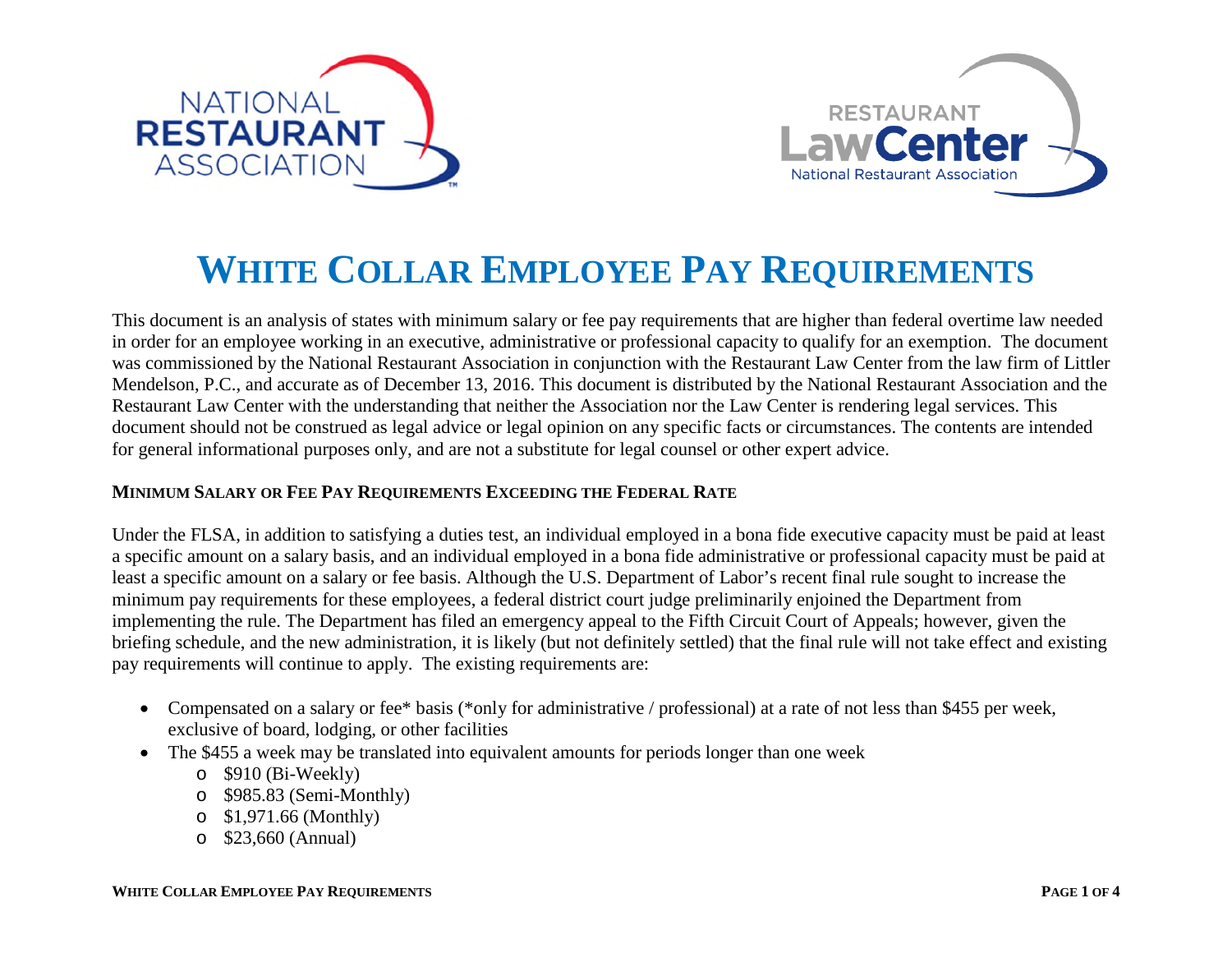The following states have or will have a minimum pay requirement that exceeds the federal rate: 1) **Alaska** [Currently]; 2) **California** [Currently]; **Colorado** (Executive or Supervisor) [January 1, 2017 – Possibly]; 4) **Connecticut** (Short Test) [Currently]; 5) **Iowa** (Short Test) [Currently]; 6) **Maine** [January 7, 2017]; 7) **New York** (Executive or Administrative) [Currently]; and 8) **Oregon** (Urban) [July 1, 2018] & General and Nonurban [July 1, 2020].

|                                                                                                                                                                                              | 2017                                                                                                                                                                                     | 2018                                      | 2019                  | 2020                   |  |  |  |
|----------------------------------------------------------------------------------------------------------------------------------------------------------------------------------------------|------------------------------------------------------------------------------------------------------------------------------------------------------------------------------------------|-------------------------------------------|-----------------------|------------------------|--|--|--|
| <b>ALASKA</b>                                                                                                                                                                                |                                                                                                                                                                                          |                                           |                       |                        |  |  |  |
| Paid on a salary or fee basis at a rate of not less than 2 times the state minimum wage for the first 40 hours of employment each week, exclusive of employer-furnished board or<br>lodging. |                                                                                                                                                                                          |                                           |                       |                        |  |  |  |
| <b>ANNUAL</b>                                                                                                                                                                                | \$40,768                                                                                                                                                                                 | <b>TBD</b>                                | <b>TBD</b>            | <b>TBD</b>             |  |  |  |
| WEEKLY                                                                                                                                                                                       | \$784                                                                                                                                                                                    | <b>TBD</b>                                | TBD                   | <b>TBD</b>             |  |  |  |
| <b>CALIFORNIA</b>                                                                                                                                                                            |                                                                                                                                                                                          |                                           |                       |                        |  |  |  |
|                                                                                                                                                                                              | Earn a monthly salary equivalent to no less than 2 times the state minimum wage for fulltime employment (employment in which an employee is employed for 40 hours per week).             |                                           |                       |                        |  |  |  |
| <b>26 OR MORE EMPLOYEES</b>                                                                                                                                                                  |                                                                                                                                                                                          |                                           |                       |                        |  |  |  |
| <b>ANNUAL</b>                                                                                                                                                                                | \$43,680                                                                                                                                                                                 | \$45,760                                  | \$49,920              | \$54,080               |  |  |  |
| WEEKLY                                                                                                                                                                                       | \$840                                                                                                                                                                                    | \$880                                     | \$960                 | \$1,040                |  |  |  |
|                                                                                                                                                                                              |                                                                                                                                                                                          | <b>25 OR FEWER EMPLOYEES</b>              |                       |                        |  |  |  |
| <b>ANNUAL</b>                                                                                                                                                                                | \$41,600                                                                                                                                                                                 | \$43,680                                  | \$45,760              | \$49,920               |  |  |  |
| WEEKLY                                                                                                                                                                                       | \$800                                                                                                                                                                                    | \$840                                     | \$880                 | \$960                  |  |  |  |
|                                                                                                                                                                                              |                                                                                                                                                                                          | <b>COLORADO (EXECUTIVE OR SUPERVISOR)</b> |                       |                        |  |  |  |
|                                                                                                                                                                                              | Earn in excess of the equivalent of the minimum wage for all hours worked in a workweek.                                                                                                 |                                           |                       |                        |  |  |  |
| Dollar figures based on working 40, 50, or 60 hours per week.                                                                                                                                |                                                                                                                                                                                          |                                           |                       |                        |  |  |  |
|                                                                                                                                                                                              | Administrative and professional exemptions only require an employee be paid a salary (i.e., salary is not tied to hours worked like it is for executives / supervisors).                 |                                           |                       |                        |  |  |  |
| <b>ANNUAL</b>                                                                                                                                                                                | Exceed \$19,344                                                                                                                                                                          | <b>Exceed \$21,216</b>                    | Exceed \$23,088       | <b>Exceed \$24,960</b> |  |  |  |
|                                                                                                                                                                                              | Exceed \$24,180                                                                                                                                                                          | <b>Exceed \$26,520</b>                    | Exceed \$28, 860      | Exceed \$31,200        |  |  |  |
|                                                                                                                                                                                              | Exceed \$29,016                                                                                                                                                                          | Exceed \$31,824                           | Exceed \$34,632       | Exceed \$37,440        |  |  |  |
| WEEKLY                                                                                                                                                                                       | Exceed \$372                                                                                                                                                                             | Exceed \$408                              | Exceed \$444          | Exceed \$480           |  |  |  |
|                                                                                                                                                                                              | Exceed \$465                                                                                                                                                                             | Exceed \$510                              | Exceed \$555          | Exceed \$600           |  |  |  |
|                                                                                                                                                                                              | Exceed \$558                                                                                                                                                                             | Exceed \$612                              | Exceed \$666          | Exceed \$720           |  |  |  |
|                                                                                                                                                                                              |                                                                                                                                                                                          | <b>CONNECTICUT (SHORT TEST)</b>           |                       |                        |  |  |  |
|                                                                                                                                                                                              | Long Test: Compensated on a salary or fee* basis (*only for administrative / professional) at a rate of not less than \$400 per week, exclusive of board, lodging, or other facilities.  |                                           |                       |                        |  |  |  |
|                                                                                                                                                                                              | Short Test: Compensated on a salary or fee* basis (*only for administrative / professional) at a rate of not less than \$475 per week, exclusive of board, lodging, or other facilities. |                                           |                       |                        |  |  |  |
| <b>ANNUAL</b>                                                                                                                                                                                | \$24,700                                                                                                                                                                                 | No change                                 | No change             | No change              |  |  |  |
| WEEKLY                                                                                                                                                                                       | \$475                                                                                                                                                                                    | No change                                 | No change             | No change              |  |  |  |
| <b>IOWA (SHORT TEST)</b>                                                                                                                                                                     |                                                                                                                                                                                          |                                           |                       |                        |  |  |  |
| Long Test: Compensated on a salary or fee* basis (*only for administrative / professional) at a rate of not less than \$310 (\$340 for professional) per week, exclusive of board, lodging,  |                                                                                                                                                                                          |                                           |                       |                        |  |  |  |
| or other facilities.                                                                                                                                                                         |                                                                                                                                                                                          |                                           |                       |                        |  |  |  |
| Short Test: Compensated on a salary or fee* basis (*only for administrative / professional) at a rate of not less than \$500 per week, exclusive of board, lodging, or other facilities.     |                                                                                                                                                                                          |                                           |                       |                        |  |  |  |
| <b>ANNUAL</b>                                                                                                                                                                                | \$26,000                                                                                                                                                                                 | No change                                 | No change             | No change              |  |  |  |
| WEEKLY                                                                                                                                                                                       | \$500                                                                                                                                                                                    | No change                                 | No change             | No change              |  |  |  |
| <b>MAINE</b>                                                                                                                                                                                 |                                                                                                                                                                                          |                                           |                       |                        |  |  |  |
| Regular compensation, when converted to an annual rate, exceeds 3000 times the state minimum wage or the annualized FLSA rate set by the U.S. Labor Department, whichever is<br>higher.      |                                                                                                                                                                                          |                                           |                       |                        |  |  |  |
| <b>ANNUAL</b>                                                                                                                                                                                | Exceed \$27,000 (1/7)                                                                                                                                                                    | Exceed \$30,000 (1/1)                     | Exceed \$33,000 (1/1) | Exceed \$36,000 (1/1)  |  |  |  |
| WEEKLY                                                                                                                                                                                       | Exceed \$519.23 (1/7)                                                                                                                                                                    | Exceed \$576.92 (1/1)                     | Exceed \$634.61 (1/1) | Exceed \$692.30 (1/1)  |  |  |  |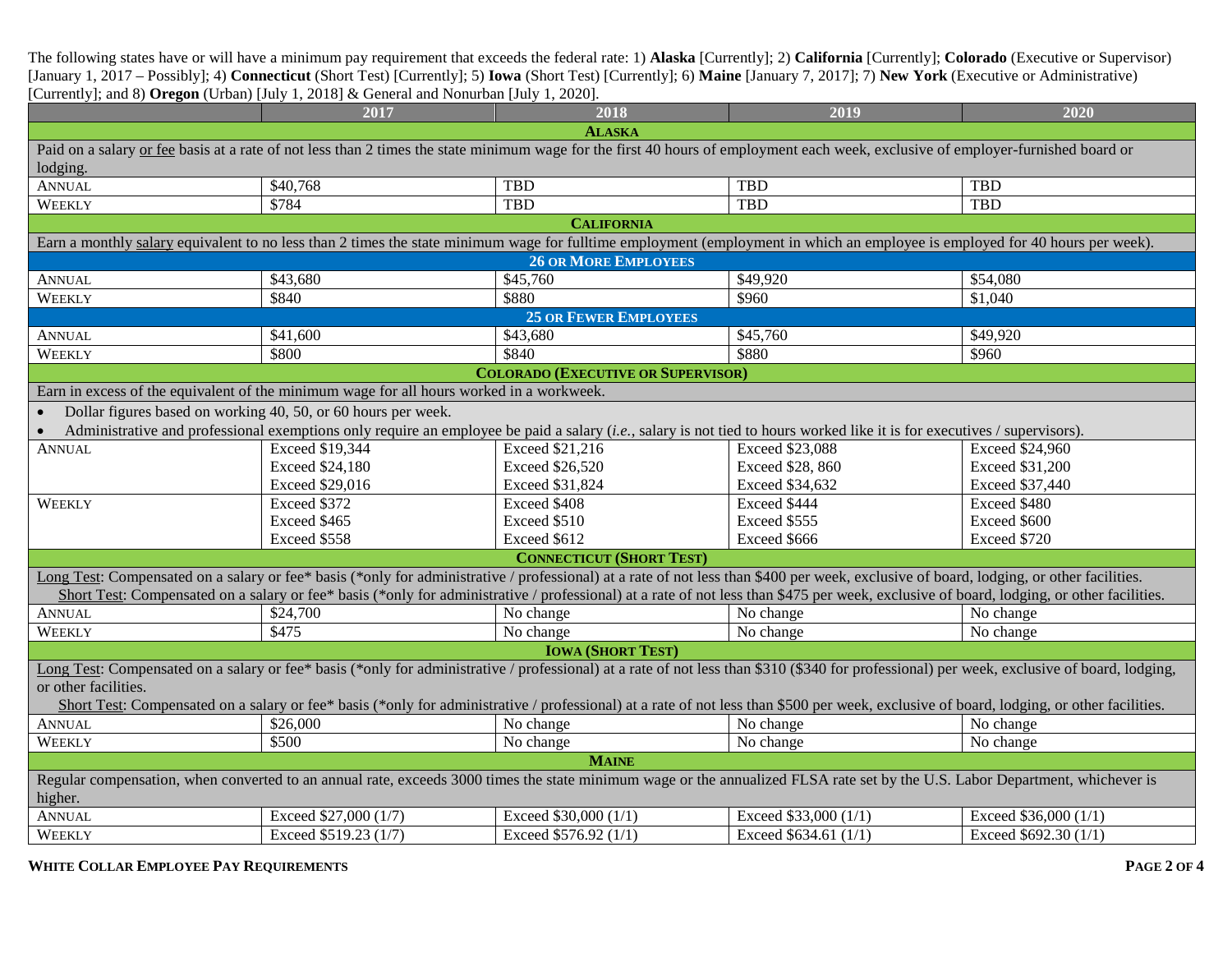| <b>NEW YORK (EXECUTIVE OR ADMINISTRATIVE)</b>                                                                                                                                        |                                                                                                                                                                                                                                                                                                                                                                                 |                                                   |               |                      |  |  |  |
|--------------------------------------------------------------------------------------------------------------------------------------------------------------------------------------|---------------------------------------------------------------------------------------------------------------------------------------------------------------------------------------------------------------------------------------------------------------------------------------------------------------------------------------------------------------------------------|---------------------------------------------------|---------------|----------------------|--|--|--|
| Option 1: Paid for services a salary, inclusive of board, lodging, or other allowances and facilities.                                                                               |                                                                                                                                                                                                                                                                                                                                                                                 |                                                   |               |                      |  |  |  |
| Option 2: Pay the state minimum wage rate and overtime at 1.5 times the state minimum wage.                                                                                          |                                                                                                                                                                                                                                                                                                                                                                                 |                                                   |               |                      |  |  |  |
| Based on proposed numbers: Increases begin 12/31/16 & occur each 12/31. The rate for a year also includes (for the last day of that year) the rate identified in the next year.      |                                                                                                                                                                                                                                                                                                                                                                                 |                                                   |               |                      |  |  |  |
| The professional test does not contain a pay component.<br>$\bullet$                                                                                                                 |                                                                                                                                                                                                                                                                                                                                                                                 |                                                   |               |                      |  |  |  |
| Chart covers Option 1. Minimum salary is 75 times the state minimum wage. The only time the multiplier differs is Remainder of State for $12/31/18 - 12/30/19$ (74.96).<br>$\bullet$ |                                                                                                                                                                                                                                                                                                                                                                                 |                                                   |               |                      |  |  |  |
|                                                                                                                                                                                      |                                                                                                                                                                                                                                                                                                                                                                                 | <b>NEW YORK CITY (11 OR MORE EMPLOYEES)</b>       |               |                      |  |  |  |
| <b>ANNUAL</b>                                                                                                                                                                        | \$42.900                                                                                                                                                                                                                                                                                                                                                                        | \$50,700                                          | \$58,500      | No change            |  |  |  |
| WEEKLY                                                                                                                                                                               | \$825                                                                                                                                                                                                                                                                                                                                                                           | \$975                                             | \$1,125       | No change            |  |  |  |
| <b>NEW YORK CITY (10 OR FEWER EMPLOYEES)</b>                                                                                                                                         |                                                                                                                                                                                                                                                                                                                                                                                 |                                                   |               |                      |  |  |  |
| <b>ANNUAL</b>                                                                                                                                                                        | \$40,950                                                                                                                                                                                                                                                                                                                                                                        | \$46,800                                          | \$52,650      | $\overline{$}58,500$ |  |  |  |
| WEEKLY                                                                                                                                                                               | \$787.50                                                                                                                                                                                                                                                                                                                                                                        | \$900                                             | \$1,012.50    | \$1.125              |  |  |  |
|                                                                                                                                                                                      |                                                                                                                                                                                                                                                                                                                                                                                 |                                                   |               | No change $(12/31)$  |  |  |  |
|                                                                                                                                                                                      |                                                                                                                                                                                                                                                                                                                                                                                 | <b>NASSAU, SUFFOLK &amp; WESTCHESTER COUNTIES</b> |               |                      |  |  |  |
| <b>ANNUAL</b>                                                                                                                                                                        | \$39,000                                                                                                                                                                                                                                                                                                                                                                        | \$42,900                                          | \$46,800      | \$50,700             |  |  |  |
|                                                                                                                                                                                      |                                                                                                                                                                                                                                                                                                                                                                                 |                                                   |               | \$54,600 (12/31)     |  |  |  |
| WEEKLY                                                                                                                                                                               | \$750                                                                                                                                                                                                                                                                                                                                                                           | \$825                                             | \$900         | \$975                |  |  |  |
|                                                                                                                                                                                      |                                                                                                                                                                                                                                                                                                                                                                                 |                                                   |               | \$1,050(12/31)       |  |  |  |
|                                                                                                                                                                                      |                                                                                                                                                                                                                                                                                                                                                                                 | <b>REMAINDER OF STATE</b>                         |               |                      |  |  |  |
| <b>ANNUAL</b>                                                                                                                                                                        | \$37,830                                                                                                                                                                                                                                                                                                                                                                        | \$40,560                                          | \$43,264      | \$46,020             |  |  |  |
|                                                                                                                                                                                      |                                                                                                                                                                                                                                                                                                                                                                                 |                                                   |               | \$48,750 (12/31)     |  |  |  |
| WEEKLY                                                                                                                                                                               | \$727.50                                                                                                                                                                                                                                                                                                                                                                        | \$780                                             | \$832         | \$885                |  |  |  |
|                                                                                                                                                                                      |                                                                                                                                                                                                                                                                                                                                                                                 |                                                   |               | \$937.50 (12/31)     |  |  |  |
|                                                                                                                                                                                      |                                                                                                                                                                                                                                                                                                                                                                                 | <b>OREGON</b>                                     |               |                      |  |  |  |
|                                                                                                                                                                                      | Earns a salary and is paid on a salary basis, exclusive of board, lodging, or other facilities. A salary is no less than the state minimum wage multiplied by 2,080 hours per year then<br>divided by 12 months. It is a predetermined amount constituting all or part of the employee's compensation paid for each pay period of 1 week or longer (but not to exceed 1 month). |                                                   |               |                      |  |  |  |
|                                                                                                                                                                                      |                                                                                                                                                                                                                                                                                                                                                                                 | <b>GENERAL</b>                                    |               |                      |  |  |  |
|                                                                                                                                                                                      |                                                                                                                                                                                                                                                                                                                                                                                 | \$21,320(1/1)                                     | \$22,360(1/1) | \$23,400(1/1)        |  |  |  |
| <b>ANNUAL</b>                                                                                                                                                                        | \$20,280(1/1)<br>\$21,320(7/1)                                                                                                                                                                                                                                                                                                                                                  | \$22,360(7/1)                                     | \$23,400(7/1) | \$24,960(7/1)        |  |  |  |
| WEEKLY                                                                                                                                                                               | \$390(1/1)                                                                                                                                                                                                                                                                                                                                                                      | \$410(1/1)                                        | \$430(1/1)    | \$450(1/1)           |  |  |  |
|                                                                                                                                                                                      | \$410(7/1)                                                                                                                                                                                                                                                                                                                                                                      | \$430(7/1)                                        | \$450(7/1)    | \$480(7/1)           |  |  |  |
| <b>URBAN</b>                                                                                                                                                                         |                                                                                                                                                                                                                                                                                                                                                                                 |                                                   |               |                      |  |  |  |
| <b>ANNUAL</b>                                                                                                                                                                        | \$20,280(1/1)                                                                                                                                                                                                                                                                                                                                                                   | \$23,400(1/1)                                     | \$24,960(1/1) | \$26,000(1/1)        |  |  |  |
|                                                                                                                                                                                      | \$23,400(7/1)                                                                                                                                                                                                                                                                                                                                                                   | \$24,960(7/1)                                     | \$26,000(7/1) | \$27,560(7/1)        |  |  |  |
| WEEKLY                                                                                                                                                                               | \$390(1/1)                                                                                                                                                                                                                                                                                                                                                                      | \$450(1/1)                                        | \$480(1/1)    | \$500(1/1)           |  |  |  |
|                                                                                                                                                                                      | \$450(7/1)                                                                                                                                                                                                                                                                                                                                                                      | \$480(7/1)                                        | \$500(7/1)    | \$530(7/1)           |  |  |  |
| <b>NONURBAN</b>                                                                                                                                                                      |                                                                                                                                                                                                                                                                                                                                                                                 |                                                   |               |                      |  |  |  |
| <b>ANNUAL</b>                                                                                                                                                                        | \$19,760(1/1)                                                                                                                                                                                                                                                                                                                                                                   | \$20,800(1/1)                                     | \$21,840(1/1) | \$22,880(1/1)        |  |  |  |
|                                                                                                                                                                                      | \$20,800(7/1)                                                                                                                                                                                                                                                                                                                                                                   | \$21,840(7/1)                                     | \$22,880(7/1) | \$23,920(7/1)        |  |  |  |
| WEEKLY                                                                                                                                                                               | \$380(1/1)                                                                                                                                                                                                                                                                                                                                                                      | \$400(1/1)                                        | \$420(1/1)    | \$440(1/1)           |  |  |  |
|                                                                                                                                                                                      | \$400(7/1)                                                                                                                                                                                                                                                                                                                                                                      | \$420(7/1)                                        | \$440(7/1)    | \$460(7/1)           |  |  |  |
|                                                                                                                                                                                      |                                                                                                                                                                                                                                                                                                                                                                                 |                                                   |               |                      |  |  |  |